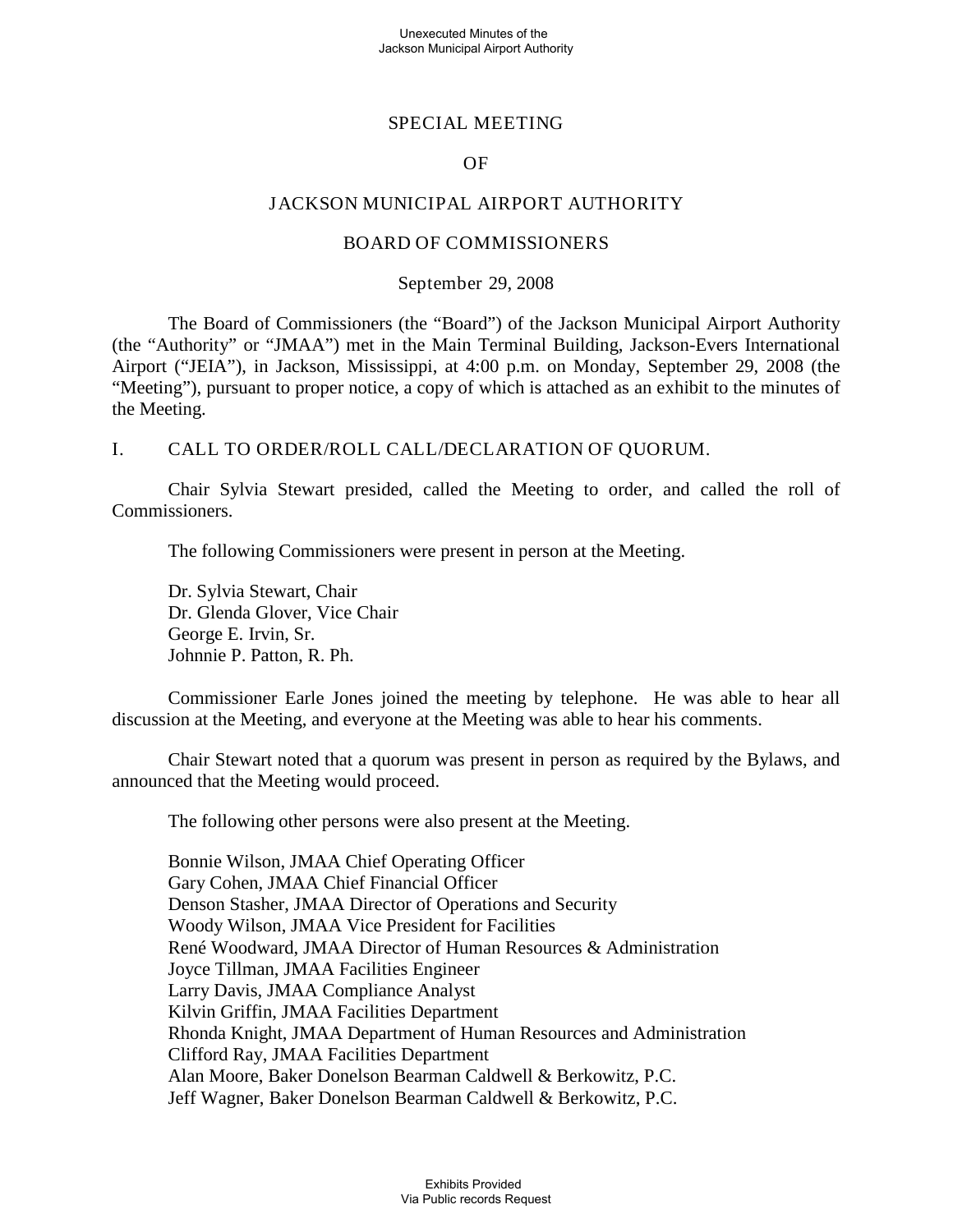Chuck Lott, Neel-Schaffer, Inc.

Chair Stewart noted that Dirk Vanderleest, Chief Executive Officer of the Authority, was not present because his wife had surgery earlier in the day. Chair Stewart said that Bonnie Wilson, Chief Operating Officer of the Authority, would discuss agenda matters with the Board in Mr. Vanderleest's absence.

## II. APPROVAL AND EXECUTION OF MINUTES.

#### A. **Meeting of Administrative Committee on August 25, 2008.**

#### B. **Regular Board Meeting on August 25, 2008.**

#### $C_{\cdot}$ **Regular Work Session and Special Meeting on September 18, 2008.**

The Board considered the minutes of the Administrative Committee Meeting and the Regular Monthly Board Meeting on August 25, 2008, and the Regular Board Work Session and Special Meeting on September 18, 2008.

After discussion, upon motion duly made by Commissioner Glover, seconded by Commissioner Irvin, and unanimously approved by the affirmative votes of all Commissioners present, the minutes were approved as presented and directed to be filed in the appropriate minute book and records of the Authority.

## III. PUBLIC COMMENTS.

None.

IV. REPORTS.

#### A. **Chief Executive Officer.**

- 1. Airport Project Manager Summary, Ending August 31, 2008.
- 2. Airport Activity Statistics Report, Ending August 31, 2008.

Ms. Wilson directed the Board's attention to the Airport Project Manager Summary and the Airport Activity Statistics Report, as found in the packet distributed to the Board prior to the Meeting (the "Packet"), and discussed these reports and various other projects with the Board. A copy of the Packet is attached as an exhibit to the minutes of the Meeting.

- 3. Employee Recognitions.
	- a. Employee of the Month.
		- (1) September 2008: Rhonda Knight, Human Resources Analyst, Department of Human Resources and Administration.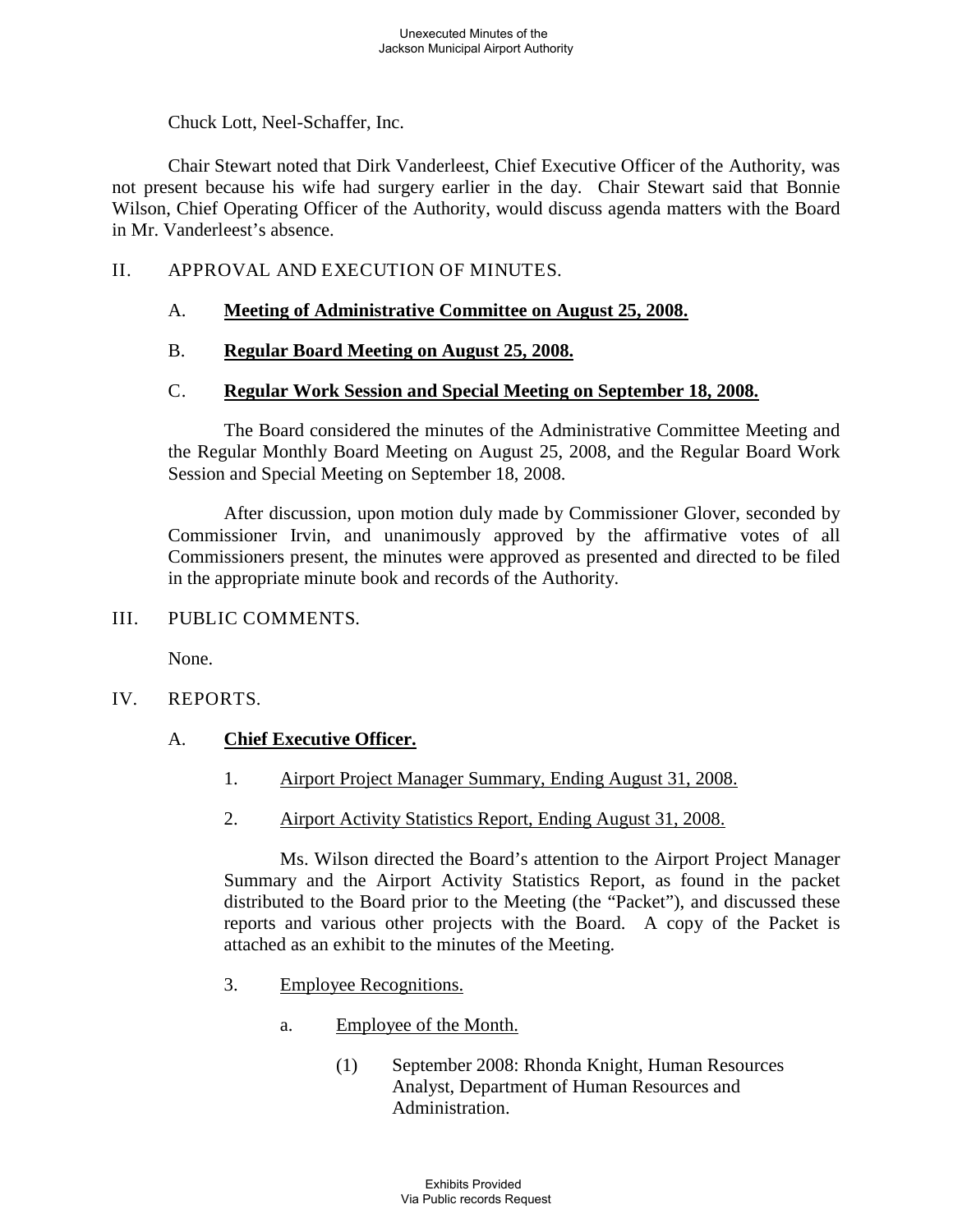Ms. Wilson recognized and commended Ms. Knight as Employee of the Month for September 2008.

- b. Professional Development Recognitions.
	- (1) Kilvin Griffin, Equipment Operator, Facilities Department.
		- (a.) Achievement of Excellence, Airport News & Training Network.
		- (b.) AAAE Airport Training & Safety Institute.

Ms. Wilson introduced and commended Mr. Griffin on receiving an Achievement of Excellence from the Airport News and Training Network.

- (2) Clifford Ray, Equipment Operator, Facilities Department.
	- (a.) Achievement of Excellence, Airport News & Training Network.

Ms. Wilson introduced and commended Mr. Ray on receiving an Achievement of Excellence from the Airport News and Training Network

4. Organizational Changes.

Ms. Wilson advised the Board of the following organizational changes.

- a. Woody Wilson had been promoted to Senior Director of Capital Programming to facilitate the long term capital planning process and ensure proper resource and facility coordination takes place. Jack Weldy and Joyce Tillman will join Mr. Wilson in this new division.
- b. Jack Thomas had been employed as JMAA's Director of Disadvantaged Business Enterprises and Community Development, effective November 1, 2008.
- c. Denson Stasher, Director of Operations and Security, had an increase in his current managerial scope as well as his emergency responder role, and added responsibilities in environmental compliance.
- d. Rhonda Knight had been promoted to Human Resource Specialist to facilitate more of the day-to-day operations of Human Resources. Joann Slater and Bessie Kimbrough will be reporting through Ms. Knight.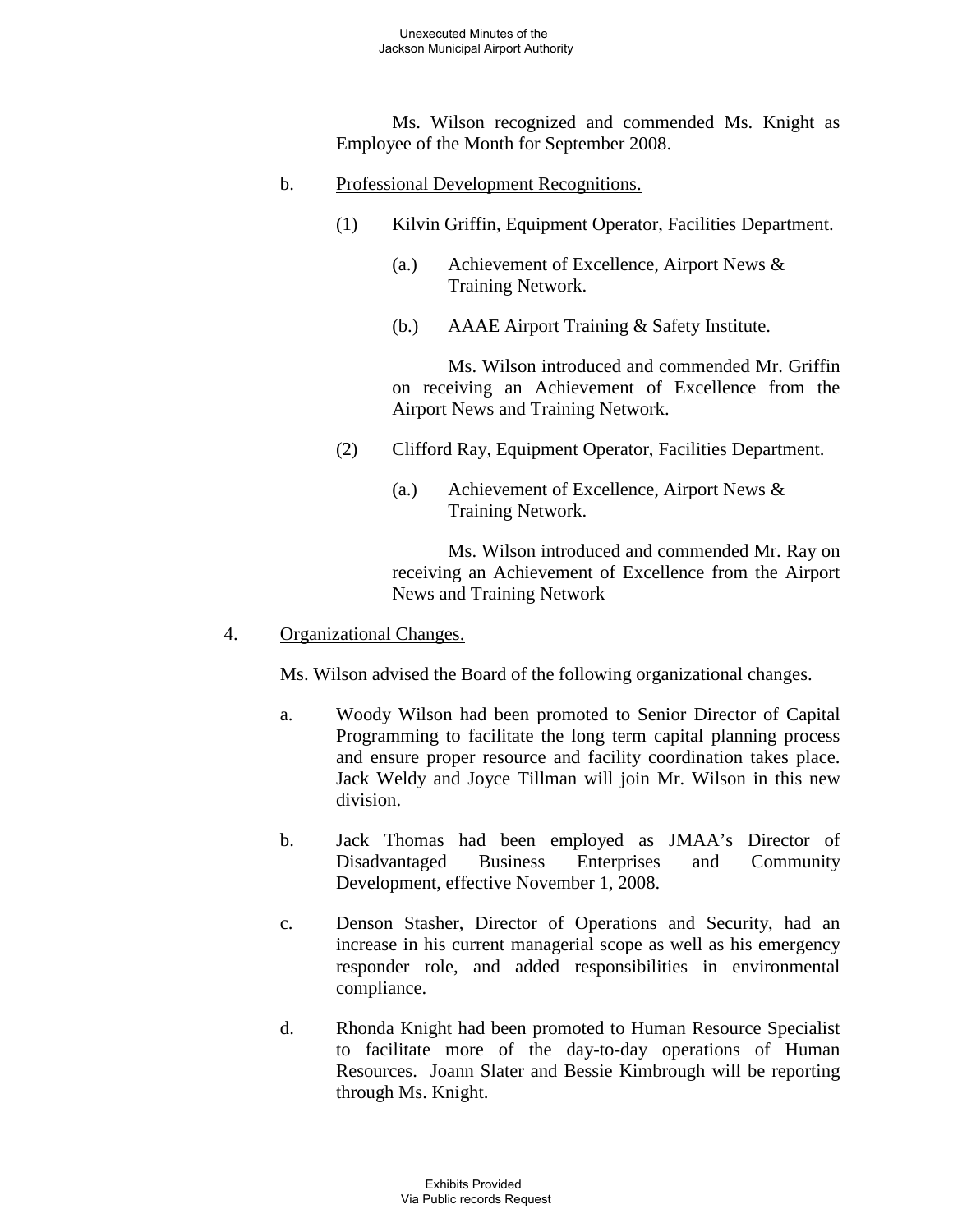- e. The ITT division had been shifted to Human Resources and Administration under the direction of the Director of HR and Administration to more effectively address the needs of JMAA data and information management. Shawn Hanks will supervise two persons in this area: Gary O'Quinn, Systems Support Technician, and a contract position as Document Technician.
- f. The Customer Service team had been shifted under the direction of the Director of HR and Administration, which will assume responsibility for implementation of the JMAA customer service plan. Chad Parker will supervise two positions in this area: Javores McKinney, Customer Service Representative II, and a vacant Customer Service Representative I, which will be filled soon.

#### B. **Attorney.**

Mr. Moore advised the Board of the following matters:

1. Legislative Committee Report.

For the first time, the Senate Highways and Transportation Committee and the House Transportation Committee met in joint session on September 23, 2008, for the specific purpose of hearing a presentation on the Multi-Modal Transportation Improvement Fund, which has been a grant source for JMAA over the last several years. Mr. Moore said the committee members were very supportive of the Multi-Modal Transportation Improvement Fund and intermodal transportation in general, and were especially interested in the role of airports as multi-modal transportation centers. He was optimistic that the Multi-Modal Transportation Improvement Fund would continue to be funded at its current or an increased level.

2. Air National Guard.

Mr. Moore reminded the Board that Mr. Vanderleest had indicated at the September 18, 2008, Regular Board Work Session that JMAA had requested a meeting with the Mississippi Air National Guard (the "Guard") leadership at JEIA to discuss an environmental report recently conducted for and received by the Guard. Mr. Moore said that the meeting took place on the afternoon of September 18, 2008, and was very positive. The Guard agreed to provide a copy of the report to the Authority so the Authority could undertake an independent review of the findings and make an independent determination of how to proceed in light of the report.

3. Hangar Lease with CB Aviation, LLC.

Mr. Moore said he had been advised by the attorney representing CB Aviation, LLC ("Community Bank") that it had additional questions regarding the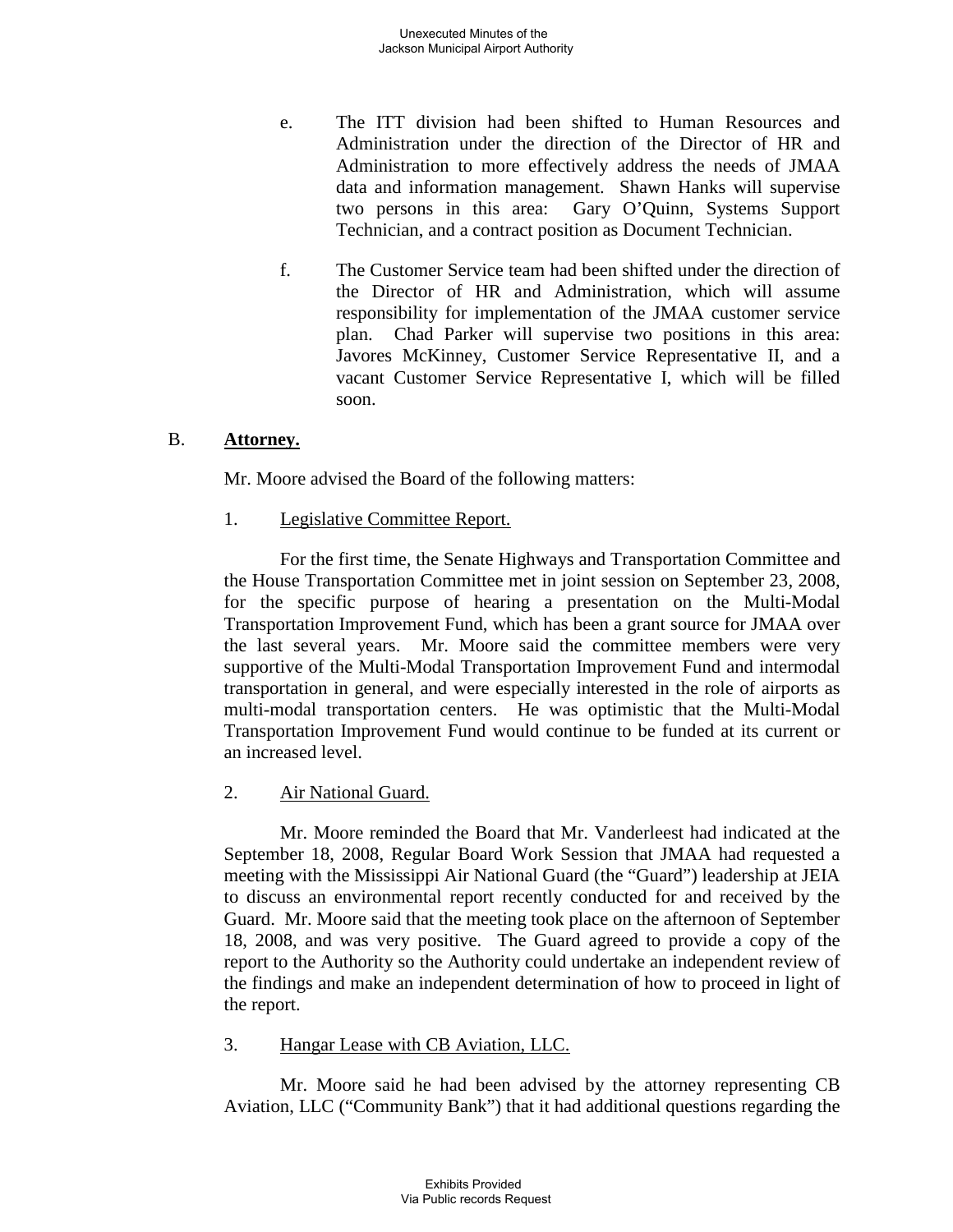proposed lease terms. Accordingly, Community Bank had requested that this matter not be taken up by the Board at this Meeting.

### V. ACTION ITEMS.

#### A. **Financial Matters.**

- 1. Financial Reports for August 2008: Accept.
	- a. Balance Sheet.
	- b. Income Statement.
- 2. Claims Docket for August 2008: Approve.

Ms. Wilson discussed with the Board the Financial Reports for the Authority for the month of August 2008 and the Claims Docket for August 2008, as found in the Packet.

After discussion, upon motion duly made by Commissioner Glover, seconded by Commissioner Irvin, and unanimously approved by the affirmative votes of all Commissioners present, the Board adopted the following resolution.

## **RESOLUTION ACCEPTING FINANCIAL REPORTS FOR AUGUST 2008 AND APPROVING AND AUTHORIZING PAYMENT OF CLAIMS DOCKET FOR AUGUST 2008**

**WHEREAS**, the Board of Commissioners (the "Board") of the Jackson Municipal Airport Authority (the "Authority") has reviewed and considered (i) certain financial statements for the Authority for the month and period ending August 31, 2008 (the "Financial Reports"), and (ii) the Claims Docket of the Authority for the month of August 2008 (the "Claims"), both the Financial Reports and the Claims being (i) included in the packet distributed to the Board prior to the September 29, 2008, Special Meeting of the Board, and (ii) incorporated herein by reference;

**NOW, THEREFORE, BE IT RESOLVED**, the Board hereby (i) accepts the Financial Reports and (ii) approves and authorizes payment of the Claims in the total amount of \$606,835.11.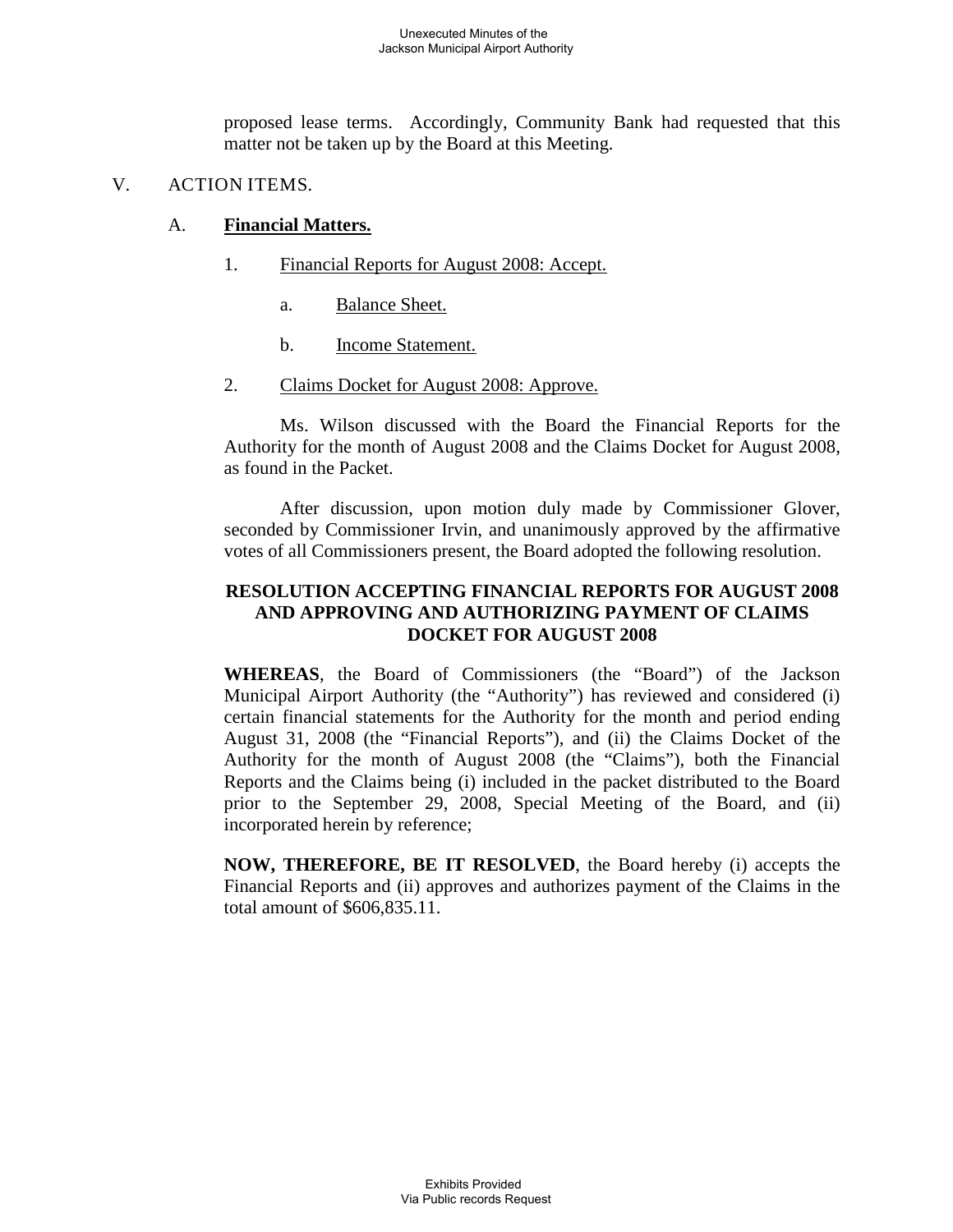#### B. **Service Agreements.**

- 1. JMAA Project No. 001-05, Contract No. 001-05-165-3, Intermodal Center, JEIA: Approve Supplement to Agreement.
- 2. JMAA Project No. 055-06, Contract No. 055-06-291, Interior Plants for Terminal Building, JEIA: Approve Renewal of Service Contract.
- 3. JMAA Project No. 018-08, Solid Waste Removal, JMAA: Authorize Advertisement for Bids.
- 4. JMAA Contract No. 004-07-301, Radio System Maintenance Agreement, JMAA: Authorize Renewal.

Ms. Wilson directed the Board's attention to the memoranda in the Packet which described these matters, and discussed these matters with the Board.

After discussion, upon motion duly made by Commissioner Glover, seconded by Commissioner Jones, and unanimously approved by the affirmative votes of all Commissioners present, the Board adopted the following resolution.

## **RESOLUTION APPROVING AND AUTHORIZING CERTAIN ACTIONS WITH RESPECT TO CERTAIN SERVICE AGREEMENTS**

**WHEREAS**, the staff of the Jackson Municipal Airport Authority (the "Authority") has recommended that the Board of Commissioners (the "Board") of the Authority approve and authorize certain actions with respect to certain service agreements identified below, all as more particularly described in certain memoranda which were (i) included in the packet distributed to the Board prior to the September 29, 2008, Special Meeting of the Board, and (ii) incorporated herein by reference (separately, each a "Memorandum;" collectively, the "Memoranda") ; and

**WHEREAS**, the Board has reviewed and considered the Memoranda and considered the recommendations by the staff of the Authority;

**NOW, THEREFORE, BE IT RESOLVED**, the Board hereby determines that it would be in the best interests of and in furtherance of the duties and responsibilities of the Authority to, and the Board hereby does, take the following action:

1. The Board approves and authorizes negotiation and execution of a supplement (the "DMJM Supplement") to the professional services agreement with DMJM+Harris for professional services in connection with preparation of a Title VI program for accessing certain Bus and Bus Facilities grant funds from the Federal Transit Administration and finalization of a grant application and related services, the DMJM Supplement to be in such form and to contain such terms and conditions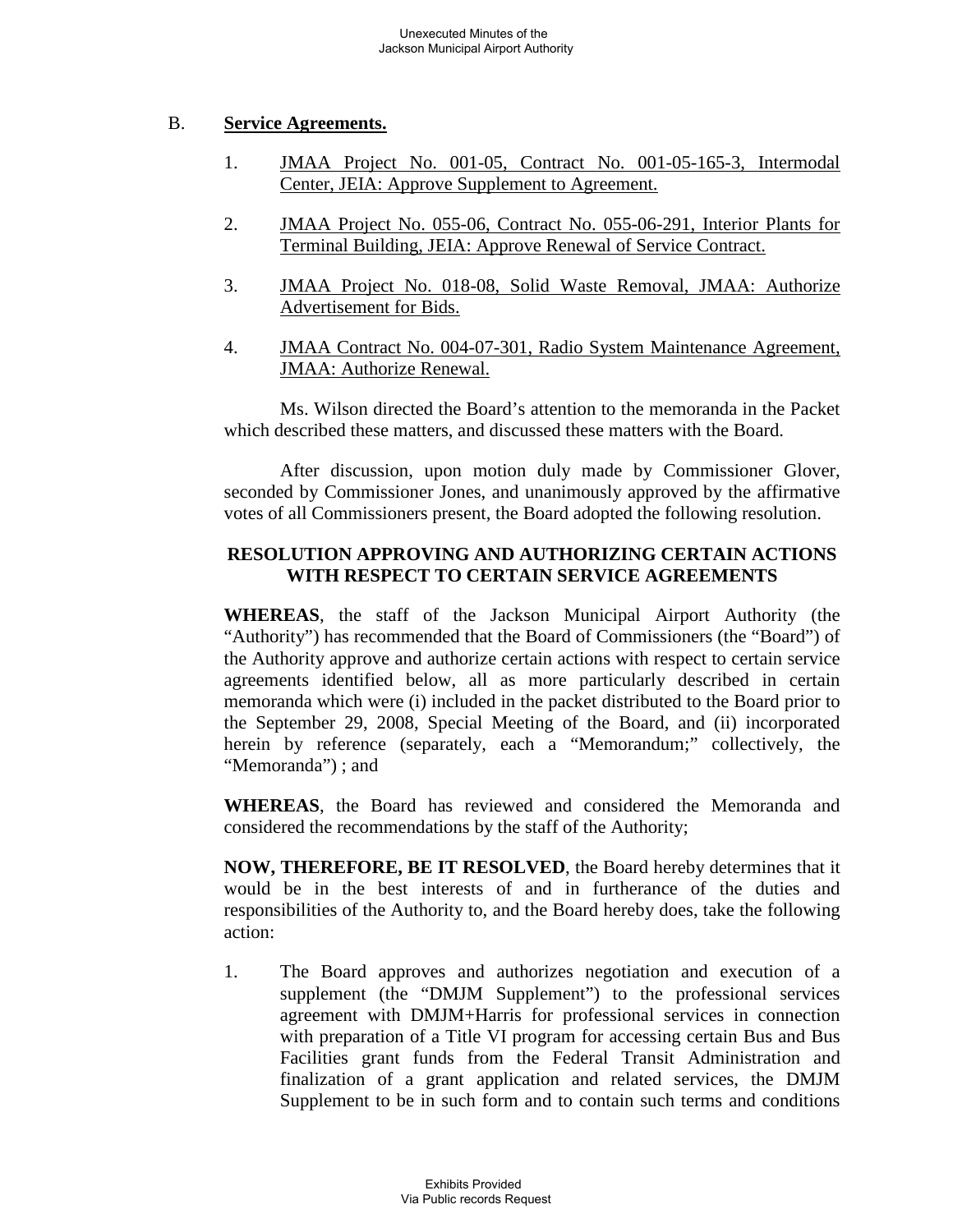consistent with the Memorandum dated September 15, 2008, which describes this matter, as may be deemed appropriate by the Chief Executive Officer of the Authority, as evidenced by his execution thereof.

- 2. The Board approves and authorizes negotiation and execution of an extension to the agreement (the "FDS Agreement") with Rushingreen, Inc. dba Foliage Design Systems, for provision and maintenance of interior plants in the Main Terminal Building at Jackson-Evers International Airport ("JEIA"), the FDS Agreement to be in such form and to contain such terms and conditions consistent with the Memorandum dated September 15, 2008, which describes this matter, as may be deemed appropriate by the Chief Executive Officer of the Authority, as evidenced by his execution thereof.
- 3. The Board approves and authorizes preparation and publication of a request for proposals to provide solid waste collection/disposal and recycling at JEIA and Hawkins Field, as more particularly described in the Memorandum dated September 15, 2008, relating to this matter.
- 4. The Board approves and authorizes negotiation and execution of a one (1) year renewal of the existing agreement (the "M/A-COM Renewal Agreement") with M/A-COM, Inc. for maintenance, repair and oversight services for the Authority's 700/800 MHz radio system, said M/A-COM Renewal Agreement to be in such form and to contain such terms and conditions consistent with the Memorandum dated September 12, 2008, which describes this matter, as may be deemed appropriate by the Chief Executive Officer of the Authority, as evidenced by his execution thereof.

#### C. **Construction Projects.**

- 1. JMAA Project No. 002-08, Contract No. 002-08-338, Rental Car Overflow Lot, JEIA: Approve Change Order.
- 2. JMAA Project No. 016-07, Contract No. 016-07-324, Refurbishment of Departure Canopy, JEIA: Approve Change Order.
- 3. JMAA Project No. 014-08, Contract No. 014-08-341, Airfield Marking Enhancements, JEIA: Approve Change Order.
- 4. JMAA Project No. 004-08, Passenger Boarding Bridges, JEIA: Authorize Advertisement of Request for Qualifications for Engineering Services.

Ms. Wilson directed the Board's attention to the memoranda in the Packet which described these matters, and discussed these matters with the Board.

After discussion, upon motion duly made by Commissioner Glover, seconded by Commissioner Patton, and unanimously approved by the affirmative votes of all Commissioners present, the Board adopted the following resolution.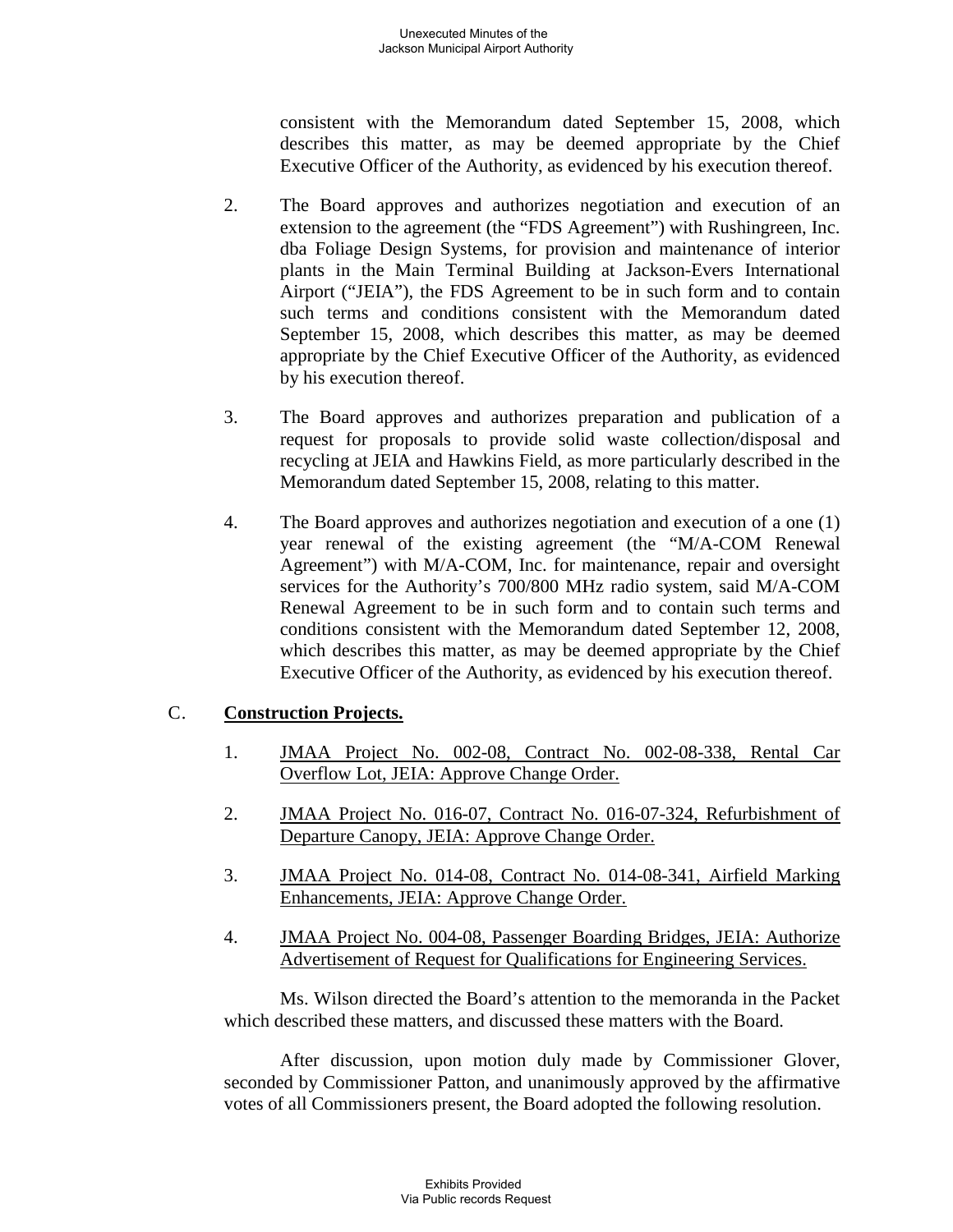## **RESOLUTION APPROVING AND AUTHORIZING CERTAIN ACTIONS WITH RESPECT TO CERTAIN CONSTRUCTION PROJECTS**

**WHEREAS**, the staff of the Jackson Municipal Airport Authority (the "Authority") has recommended that the Board of Commissioners (the "Board") of the Authority approve and authorize certain actions with respect to certain construction projects identified below, all as more particularly described in certain memoranda (i) included in the packet distributed to the Board prior to the September 29, 2008, Special Meeting of the Board (separately, each a "Memorandum;" collectively, the "Memoranda") and (ii) incorporated herein by reference; and

**WHEREAS**, the Board has reviewed the Memoranda and considered the recommendations by the staff of the Authority;

**NOW, THEREFORE, BE IT RESOLVED**, the Board hereby determines that it would be in the best interests of and in furtherance of the duties and responsibilities of the Authority to, and the Board hereby does, take the following action:

- 1. The Board approves and authorizes execution and accomplishment of Change Order No. 1 to Contract No. 002-08-338 with Hemphill Construction Company, Inc. for construction of the Rental Car Overflow Lot at Jackson-Evers International Airport ("JEIA"), as more particularly described in the Memorandum dated September 15, 2008, relating to this matter, and the attachments thereto relating to this matter.
- 2. The Board approves and authorizes execution and accomplishment of Change Order No. 1 to Contract No. 016-07-324 with U. S. Coating Specialties and Supplies, Inc. for refurbishment of the Departure Canopy at JEIA, as more particularly described in the Memorandum dated September 15, 2008, relating to this matter, and the attachments thereto relating to this matter.
- 3. The Board approves and authorizes execution and accomplishment of Change Order No. 1 to Contract No. 014-08-341 with Traffic Control Products Co, Inc. for airfield marking enhancements at JEIA, as more particularly described in the Memorandum dated September 15, 2008, relating to this matter, and the attachments thereto relating to this matter.
- 4. The Board approves and authorizes preparation and publication of a request for qualifications for design and construction/installation oversight in connection with the procurement of five new passenger boarding bridges at JEIA, as more particularly described in the Memorandum dated September 15, 2008, relating to this matter.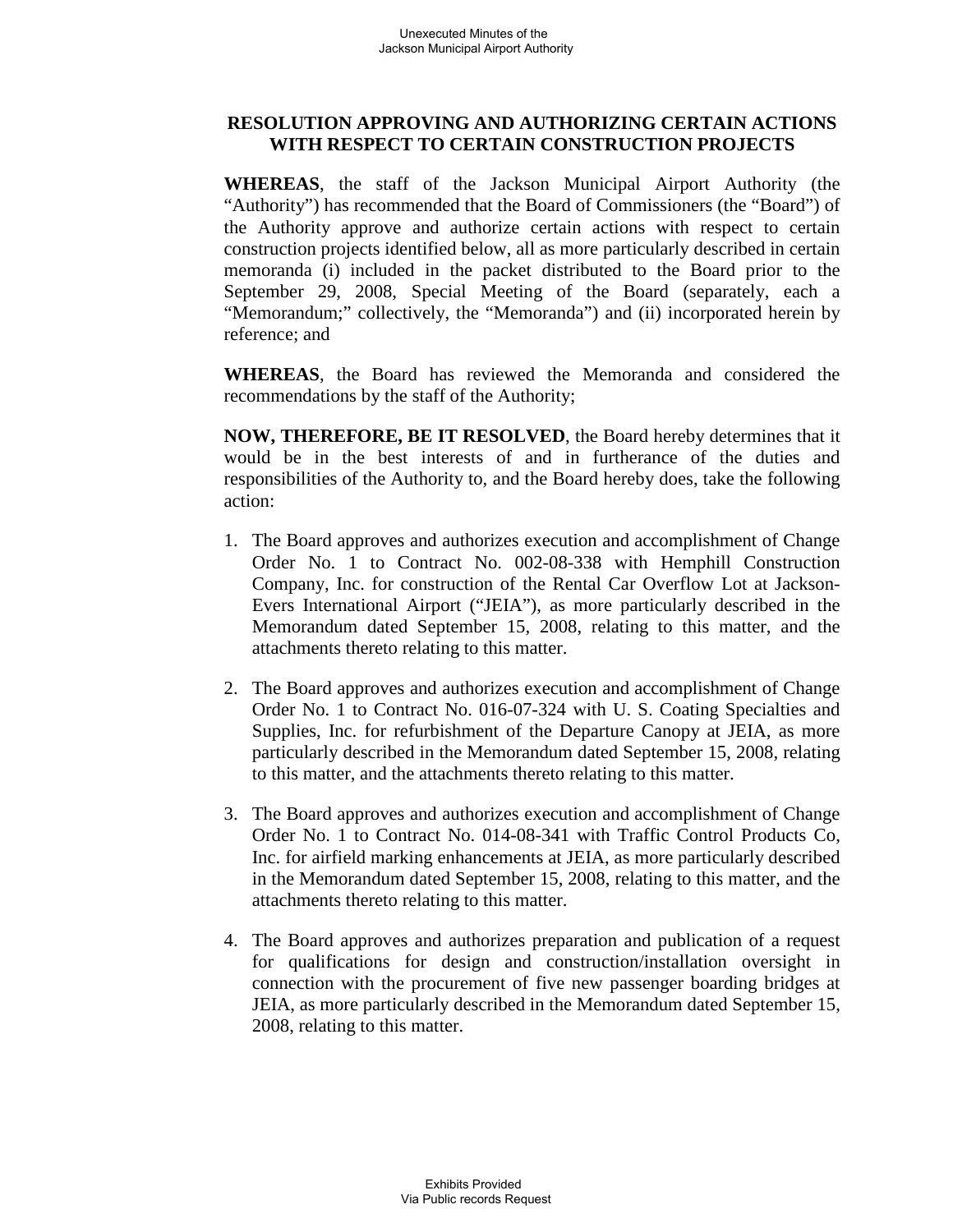#### D. **Procurements.**

#### 1. Fiscal Year 2009 Insurance Proposal, JMAA: Accept Proposal.

Ms. Wilson directed the Board's attention to the memorandum in the Packet which described this matter, and discussed this matter with the Board.

During discussion, Commissioner Irvin requested that Mr. Cohen, JMAA Chief Financial Officer, provide certain information relating to the financial strength of the various carriers included in the insurance proposal for fiscal year 2009. Mr. Cohen provided such information to the Board.

After discussion, upon motion duly made by Commissioner Patton, seconded by Commissioner Irvin, and unanimously approved by the affirmative votes of all Commissioners present, the Board adopted the following resolution.

## **RESOLUTION APPROVING AND AUTHORIZING RENEWAL OF COMMERCIAL INSURANCE PROGRAM WITH SOUTHGROUP INSURANCE SERVICES FOR FISCAL YEAR 2009**

**WHEREAS**, the staff of the Jackson Municipal Airport Authority (the "Authority") has recommended that the Board of Commissioners (the "Board") of the Authority renew the Authority's commercial insurance program for fiscal year 2009 (the "Commercial Insurance Program") at a total annual premium cost of \$508,144.00, as more particularly set forth in that certain memorandum dated September 8, 2008, a copy of which is (i) included in the packet distributed to the Board prior to the September 29, 2008, Special Meeting of the Board (the "Memorandum") and (ii) incorporated herein by reference; and

**WHEREAS**, the Board has reviewed the Memorandum and considered said recommendation by the staff of the Authority;

**NOW, THEREFORE, BE IT RESOLVED**, the Board hereby determines that it would be in the best interests of and in furtherance of the duties and responsibilities of the Authority to, the Board hereby does, approve and authorize renewal of the Commercial Insurance Program at a total annual premium cost of \$508,144.00, as proposed by SouthGroup Insurance Services, said renewal to be in such form and to contain such terms and conditions consistent with the Memorandum which describes this matter as may be deemed appropriate by the Chief Executive Officer of the Authority, as evidenced by his execution thereof.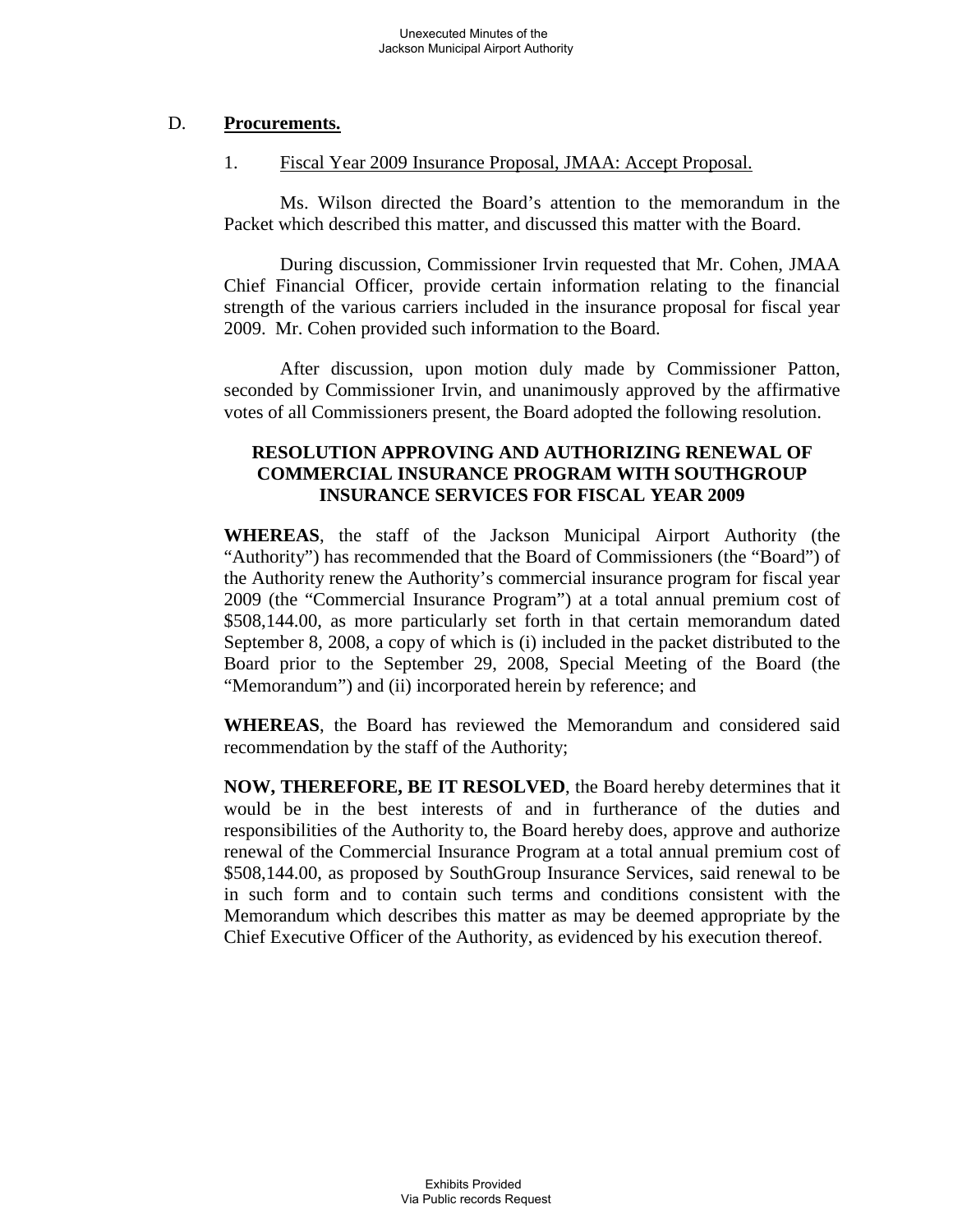#### E. **Lease and Concession Agreements.**

- 1. Pinnacle Airlines, Inc., Airport Use Permit, JEIA: Approve Amendment.
- 2. SkyWest Airlines, Airport Use Permit, JEIA: Approve Agreement.

Ms. Wilson directed the Board's attention to the memoranda in the Packet which described these matters, and discussed these matters with the Board.

After discussion, upon motion duly made by Commissioner Irvin, seconded by Commissioner Jones, and unanimously approved by the affirmative votes of all Commissioners present, the Board adopted the following resolution.

## **RESOLUTION APPROVING AND AUTHORIZING CERTAIN ACTIONS RELATING TO LEASE AND CONCESSION AGREEMENTS**

**WHEREAS**, the staff of the Jackson Municipal Airport Authority (the "Authority") has recommended that the Board of Commissioners (the "Board") of the Authority approve and authorize certain actions with respect to certain lease and concession agreements identified below, all as more particularly described in certain memoranda (i) included in the packet distributed to the Board prior to the September 29, 2008, Special Meeting of the Board (separately, each a "Memorandum;" collectively, the "Memoranda") and (ii) incorporated herein by reference; and

**WHEREAS,** the Board has reviewed the Memoranda and considered said recommendations by the staff of the Authority;

**NOW, THEREFORE, BE IT RESOLVED**, the Board hereby determines that it would be in the best interests of and in furtherance of the duties and responsibilities of the Authority to, the Board hereby does, take the following action:

- 1. The Board approves and authorizes negotiation and execution of an amendment (the "Pinnacle Amendment") to the Airport Use Permit and Lease Agreement between the Authority and Pinnacle Airlines, Inc. ("Pinnacle"), whereby Pinnacle will provide services on behalf of Delta Airlines, Inc. at Jackson-Evers International Airport ("JEIA"), all as more particularly set out in the Memorandum dated September 8, 2008, relating to this matter, said Pinnacle Amendment to be in such form and to contain such terms and conditions consistent with said Memorandum as may be deemed appropriate by the Chief Executive Officer of the Authority, as evidenced by his execution thereof.
- 2. The Board approves and authorizes negotiation and execution of an amendment (the "SkyWest Amendment") to the Airport Use Permit and Lease Agreement between the Authority and SkyWest Airlines ("SkyWest"), a subsidiary of SkyWest, Inc., whereby SkyWest will provide services on behalf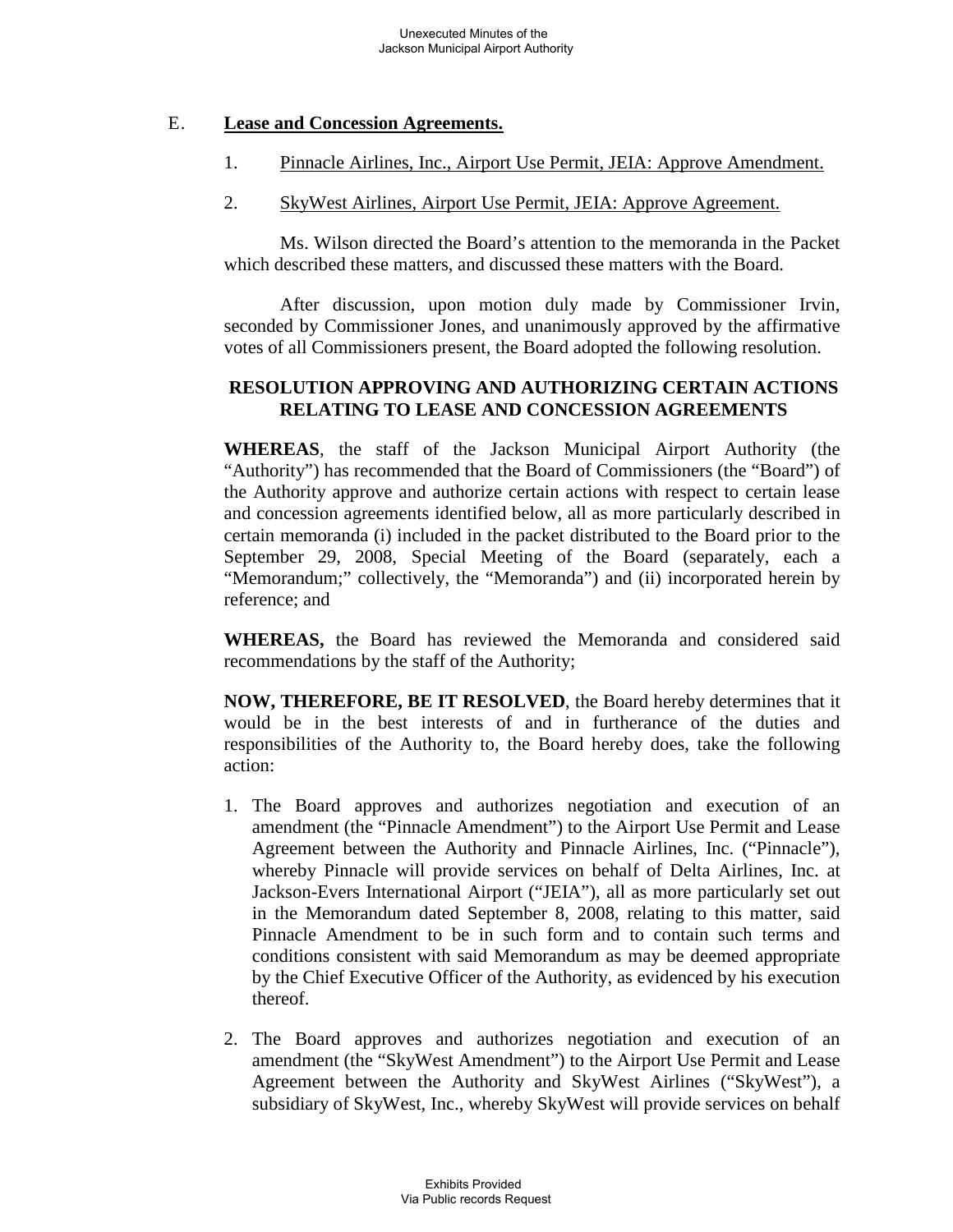of Delta Airlines, Inc. at JEIA, all as more particularly set out in the Memorandum dated September 8, 2008, relating to this matter, said SkyWest Amendment to be in such form and to contain such terms and conditions consistent with said Memorandum as may be deemed appropriate by the Chief Executive Officer of the Authority, as evidenced by his execution thereof.

#### F. **Other Matters.**

#### 1. Sale of Surplus Equipment, JMAA: Approve Sale.

Ms. Wilson directed the Board's attention to the memorandum in the Packet which described this matter, and discussed this matter with the Board.

After discussion, upon motion duly made by Commissioner Patton, seconded by Commissioner Irvin, and unanimously approved by the affirmative votes of all Commissioners present, the Board adopted the following resolution.

## **RESOLUTION DECLARING CERTAIN EQUIPMENT TO BE SURPLUS AND AUTHORIZING TRANSFER OF SAID EQUIPMENT TO THE CITIES OF CRYSTAL SPRINGS, BOLTON, HAZLEHURST AND HICKORY, MISSISSIPPI**

**WHEREAS**, the staff of the Jackson Municipal Airport Authority (the "Authority") has advised the Board of Commissioners (the "Board") of the Authority that certain communications equipment (the "Equipment"), as more particularly described in that certain memorandum dated September 12, 2008, which is (i) included in the packet distributed to the Board prior to the September 29, 2008, Special Meeting of the Board (the "Memorandum") and (ii) incorporated herein by reference, are no longer needed by the Authority for the conduct of its business and should be declared surplus, and has further advised the Board that the Cities of Crystal Springs, Bolton, Hazlehurst, and Hickory, Mississippi (the "Cities"), have expressed a need for the Equipment and a willingness to pay a nominal amount to the Authority for said Equipment, as set out in the Memorandum; and

**WHEREAS**, the Board has reviewed the Memorandum and considered said recommendation by the staff of the Authority;

**NOW, THEREFORE, BE IT RESOLVED,** the Board hereby finds and determines that (i) the Equipment is surplus and no longer needed for Authority purposes and is not to be used in the Authority's operations; (ii) the Cities have expressed a need and use for the Equipment, as set out in the Memorandum; and (iii) the sale of the Equipment to the Cities for a nominal amount will promote and foster the development and improvement of the Authority, the community in which it is located, and the Cities, and the civic, social, educational, cultural, moral, economic or industrial welfare thereof; and in furtherance thereof, the Board hereby approves and authorizes the sale of the Equipment to the Cities of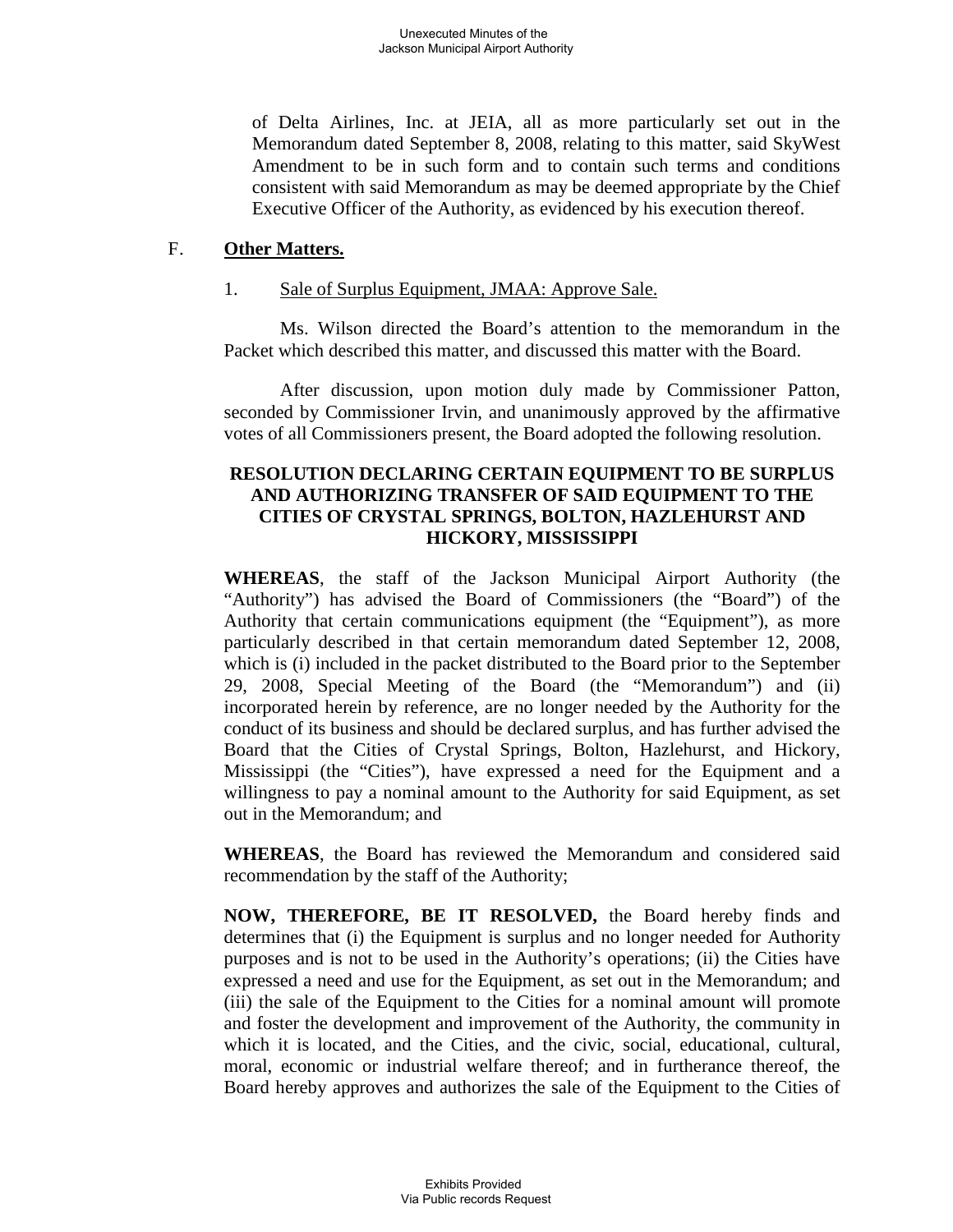Crystal Springs, Bolton, Hazlehurst, and Hickory, Mississippi, for \$1.00 from each City, subject to proper documentation in accordance with applicable law.

2. Disadvantaged Business Enterprise Goal for FY2009, JMAA: Approve Goal.

Ms. Wilson directed the Board's attention to the memorandum in the Packet which described this matter, and discussed this matter with the Board.

During discussion, the Commissioners asked questions about the process by which the DBE goal was determined; confirmed with Ms. Wilson and Larry Davis, JMAA Compliance Analyst, that the goal is a goal and not a ceiling; and expressed a desire that the Authority seek to exceed the DBE goal wherever possible.

After discussion, upon motion duly made by Commissioner Jones, seconded by Commissioner Glover, and unanimously approved by the affirmative votes of all Commissioners present, the Board adopted the following resolution.

## **RESOLUTION APPROVING DBE GOAL FOR FISCAL YEAR 2009**

**WHEREAS**, under 49 CFR Part 26, the Jackson Municipal Airport Authority (the "Authority") is required to establish goals for participation by Disadvantaged Business Enterprises ("DBEs") in U. S. Department of Transportation-assisted contracts for each fiscal year; and

**WHEREAS**, the applicable federal regulations establish a process by which the Authority must establish its goals for DBE participation each fiscal year; and

**WHEREAS**, the staff of the Authority has followed the required process and determined that an appropriate goal for DBE participation in U. S. Department of Transportation-assisted contracts of the Authority for fiscal year 2009 is 14%, as more particularly described in that certain memorandum dated September 15, 2008, (i) included in the packet distributed to the Board prior to the September 29, 2008, Special Meeting of the Board (the "Memorandum") and (ii) incorporated herein by reference; and

**WHEREAS**, the Board has reviewed the Memorandum and considered said recommendation by the staff of the Authority;

**NOW, THEREFORE, BE IT RESOLVED**, the Board hereby determines that it would be in the best interests of and in furtherance of the duties and responsibilities of the Authority to, and the Board hereby does, establish a goal of 14% for DBE participation in U. S. Department of Transportation-assisted contracts of the Authority during fiscal year 2009.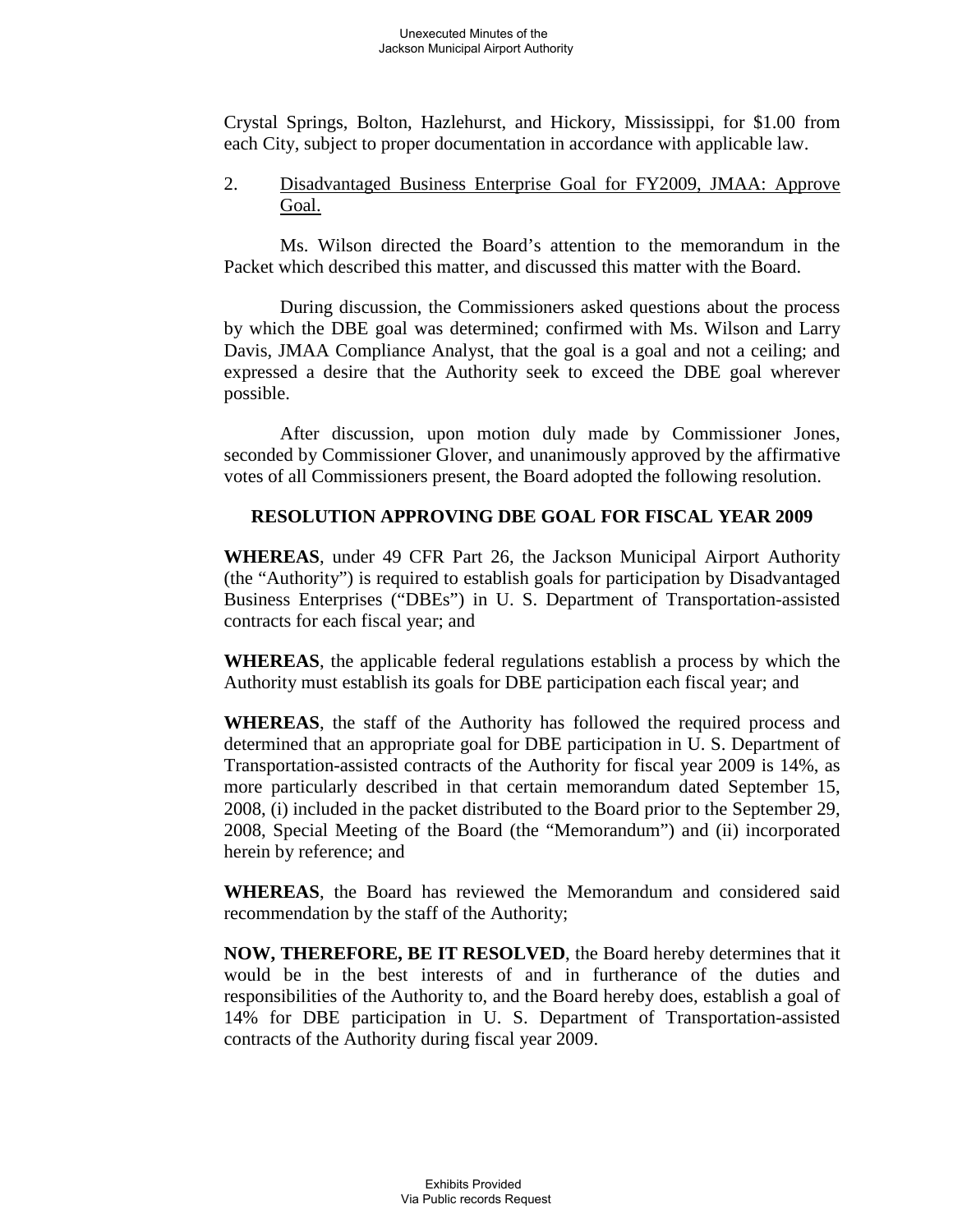## VI. DISCUSSION: STRATEGIC INITIATIVES.

There was no further discussion of Strategic Initiatives at the Meeting.

### VII. CLOSED SESSION.

At approximately 4:50 p.m., Chair Stewart requested that the Board enter into Closed Session for the limited purpose of considering whether to enter into Executive Session for the limited purpose of discussing a personnel matter which required confidential treatment.

Upon motion duly made by Commissioner Irvin, seconded by Commissioner Patton, and unanimously approved by the affirmative votes of all Commissioners present, the Board voted to enter Closed Session.

The Board then asked everyone present to leave the Meeting, except Mr. Moore and Mr. Wagner, who were requested to remain with the Board during the Closed Session. The public then left the Meeting.

At approximately 4:52 p.m., during Closed Session, Chair Stewart asked the Board to enter into Executive Session for the limited purpose of discussion and action regarding a personnel matter which required confidential treatment.

Upon motion duly made by Commissioner Patton, seconded by Commissioner Glover, and unanimously approved by the affirmative votes of all Commissioners present, the Board voted to enter Executive Session for the limited purpose of discussion and action regarding a personnel matter which required confidential treatment.

### VIII. EXECUTIVE SESSION.

At approximately 4:55 p.m., the Board met in Executive Session. Mr. Moore and Mr. Wagner were requested to remain with the Board during Executive Session.

### IX. OPEN SESSION.

At approximately 5:15 p.m., the Board reconvened in Open Session, and the public was invited back into the Meeting.

Chair Stewart said that during the Executive Session, the Board had considered but taken no action on a personnel matter which required confidential treatment.